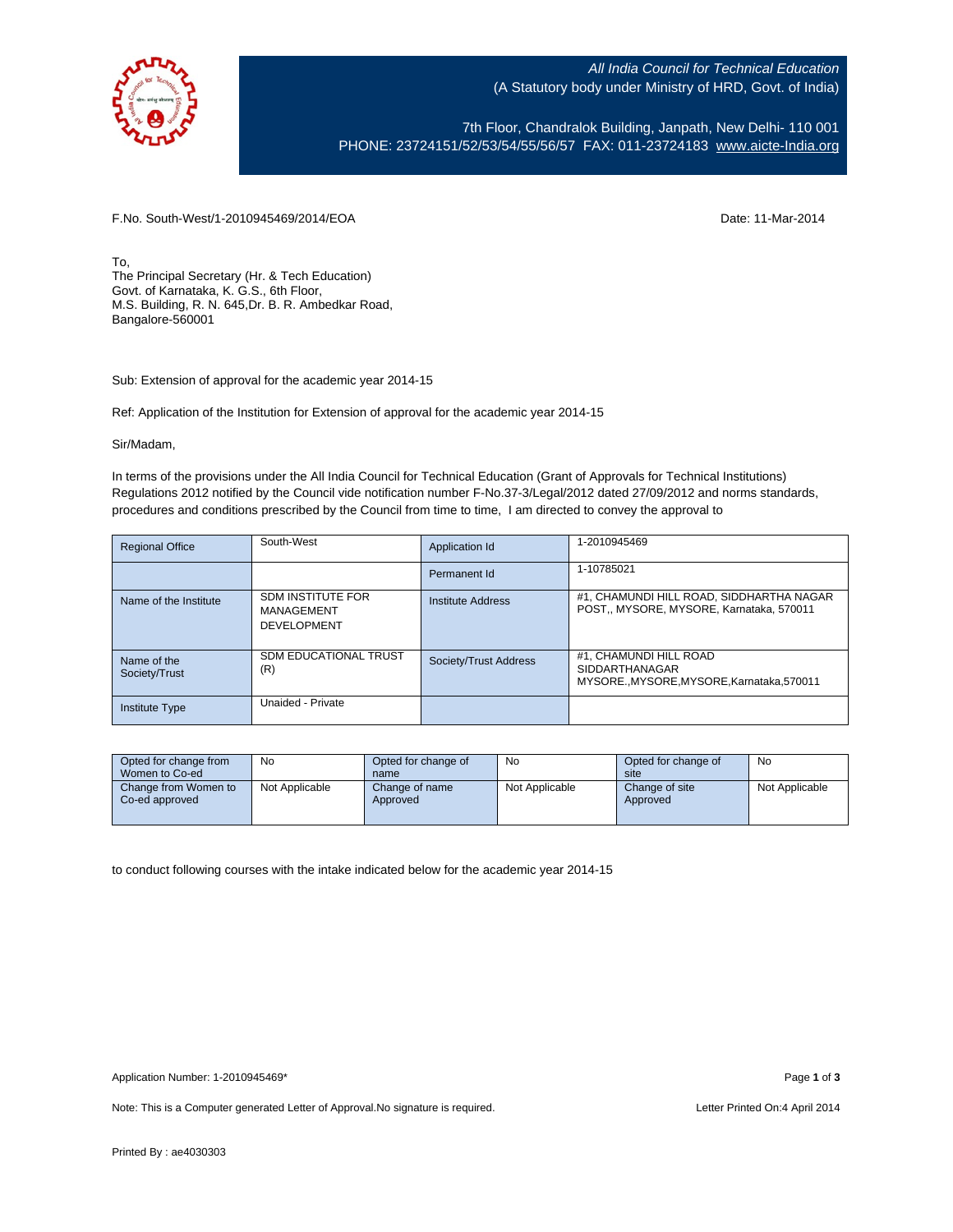## All India Council for Technical Education (A Statutory body under Ministry of HRD, Govt. of India)



7th Floor, Chandralok Building, Janpath, New Delhi- 110 001 PHONE: 23724151/52/53/54/55/56/57 FAX: 011-23724183 [www.aicte-India.org](http://www.aicte-india.org/)

| Application Id: 1-2010945469<br>Program | Shift     | Level                                                       | Course                                                  | Time<br>Full/Part          | <b>Affiliating Body</b> | 4<br>$\overline{\phantom{0}}$<br>2013<br>Intake | $\overline{p}$<br>Approved<br>Intake<br>14-15 | status<br>Approval<br>$\overline{g}$ | status<br>Approval<br>$\frac{1}{2}$ |
|-----------------------------------------|-----------|-------------------------------------------------------------|---------------------------------------------------------|----------------------------|-------------------------|-------------------------------------------------|-----------------------------------------------|--------------------------------------|-------------------------------------|
| <b>MANAGEMENT</b>                       | 1st Shift | <b>POST</b><br><b>GRADUA</b><br><b>TE</b><br><b>DIPLOMA</b> | POST GRADUATE<br><b>DIPLOMA IN</b><br><b>MANAGEMENT</b> | <b>FULL</b><br><b>TIME</b> | None                    | 180                                             | 180                                           | No                                   | <b>No</b>                           |

• Validity of the course details may be verified at www.aicte-india.org>departments>approvals

The above mentioned approval is subject to the condition that SDM INSTITUTE FOR MANAGEMENT DEVELOPMENT shall follow and adhere to the Regulations, guidelines and directions issued by AICTE from time to time and the undertaking / affidavit given by the institution along with the application submitted by the institution on portal.

In case of any differences in content in this Computer generated Extension of Approval Letter, the content/information as approved by the Executive Council / General Council as available on the record of AICTE shall be final and binding.

Strict compliance of Anti-Ragging Regulation:- Approval is subject to strict compliance of provisions made in AICTE Regulation notified vide F. No. 37-3/Legal/AICTE/2009 dated July 1, 2009 for Prevention and Prohibition of Ragging in Technical Institutions. In case Institution fails to take adequate steps to Prevent Ragging or fails to act in accordance with AICTE Regulation or fails to punish perpetrators or incidents of Ragging, it will be liable to take any action as defined under clause 9(4) of the said Regulation.

**(Dr. Kuncheria P. Isaac)**

Member Secretary, AICTE

Copy to:

- **1. The Regional Officer,** All India Council for Technical Education Health Centre Building Bangalore University Campus Bangalore - 560 009, Karnataka
- **2. The Director Of Technical Education,** Karnataka
- **3. The Principal / Director,** SDM INSTITUTE FOR MANAGEMENT DEVELOPMENT

Application Number: 1-2010945469\* Page **2** of **3**

Note: This is a Computer generated Letter of Approval.No signature is required. Letter Printed On:4 April 2014